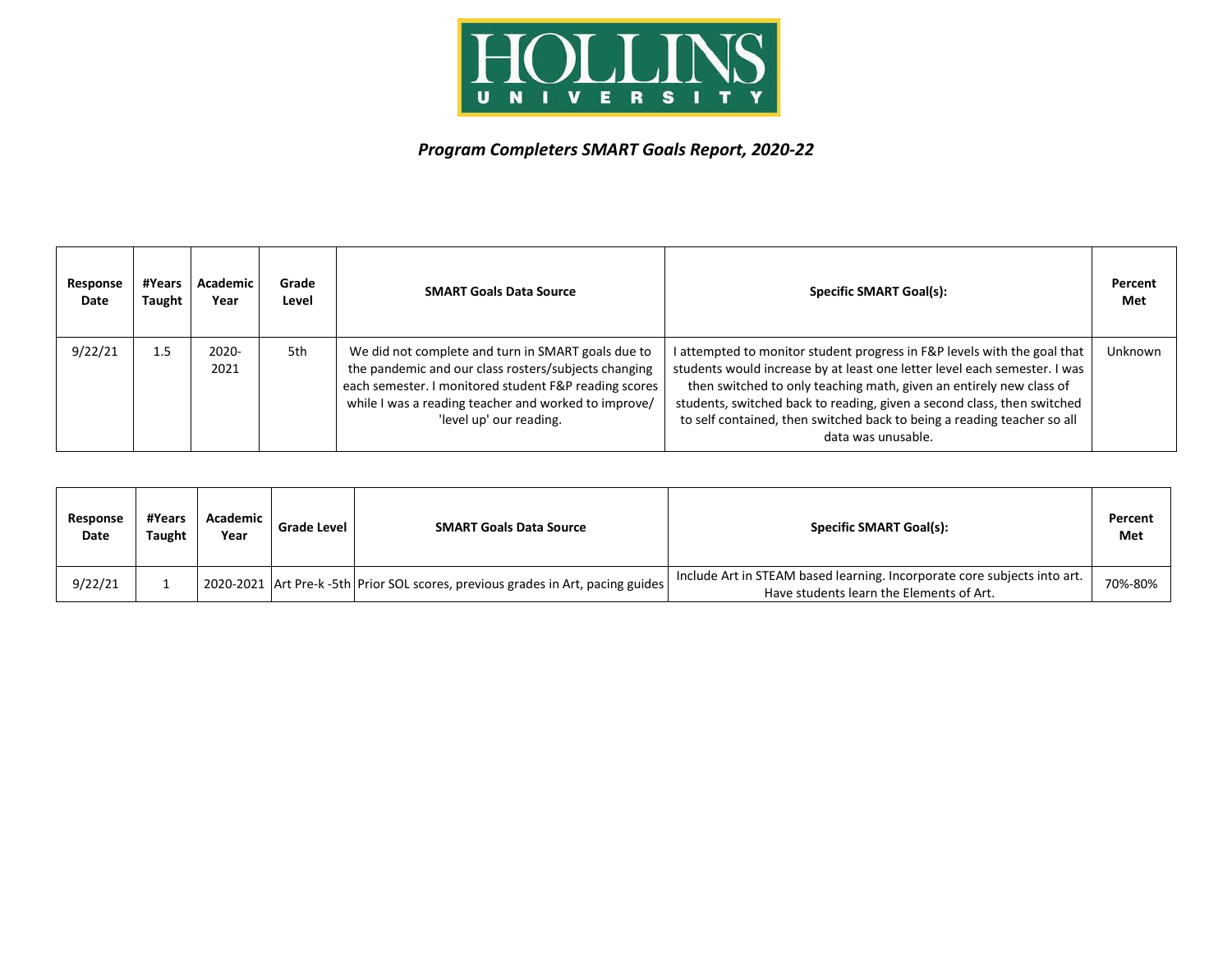

| Response<br>Date | #Years<br>Taught | Academic<br>Year | Grade<br>Level | <b>SMART Goals Data Source</b> | <b>Specific SMART Goal(s):</b>                                                                                                                                                                                                                                                                                                                                                                                                                                                                                                                                                                                                                                                                                                                                                                                                                                                                                                                                                                                                                                                                                                                                                                                                                                                                                                                           | Percent<br>Met                                                                    |
|------------------|------------------|------------------|----------------|--------------------------------|----------------------------------------------------------------------------------------------------------------------------------------------------------------------------------------------------------------------------------------------------------------------------------------------------------------------------------------------------------------------------------------------------------------------------------------------------------------------------------------------------------------------------------------------------------------------------------------------------------------------------------------------------------------------------------------------------------------------------------------------------------------------------------------------------------------------------------------------------------------------------------------------------------------------------------------------------------------------------------------------------------------------------------------------------------------------------------------------------------------------------------------------------------------------------------------------------------------------------------------------------------------------------------------------------------------------------------------------------------|-----------------------------------------------------------------------------------|
| 9/24/21          | $\overline{2}$   | 2020-<br>2021    | First Grade    | PALS and math goals            | Reading Goal:<br>For the 2020-2021 school year, all of my first-grade students will make<br>measurable growth on PALS by increasing their scores in the area of<br>spelling.<br>According to the baseline data, I will have the following goal for tiers of<br>students:<br>Tier 1<br>Students scoring 66 or higher for the Fall PALs summed score will<br>continue to meet and exceed the PALs benchmark score in Spring 2021.<br>Tier <sub>2</sub><br>Students scoring between 42-65 for the Fall PALs summed score will<br>score 20 or higher in the subcategory of spelling on the 2021 Spring<br>PALs assessment.<br>Tier 3<br>Students scoring between 1-41 for the Fall PALs summed score will<br>score 10 or higher in the subcategory of spelling on the 2021 Spring<br>PALs assessment.<br>Math Goal:<br>Based on a 40 problem paper test, 100% of my students will master<br>their addition facts according to the following tiers.<br>Tier 1<br>Students who correctly solve 30 or above on the fall assessment will<br>score 100 % on the spring assessment.<br>Tier <sub>2</sub><br>Students who correctly solve 20-29 on the fall assessment will score at<br>least 80% on the spring assessment.<br>Tier <sub>3</sub><br>Students who correctly solve below 20 on the fall assessment will<br>master facts 1-6 on the spring assessment. | Reading<br>Goal:<br>89% met<br>the goal.<br>Math<br>Goal:<br>83% met<br>the goal. |